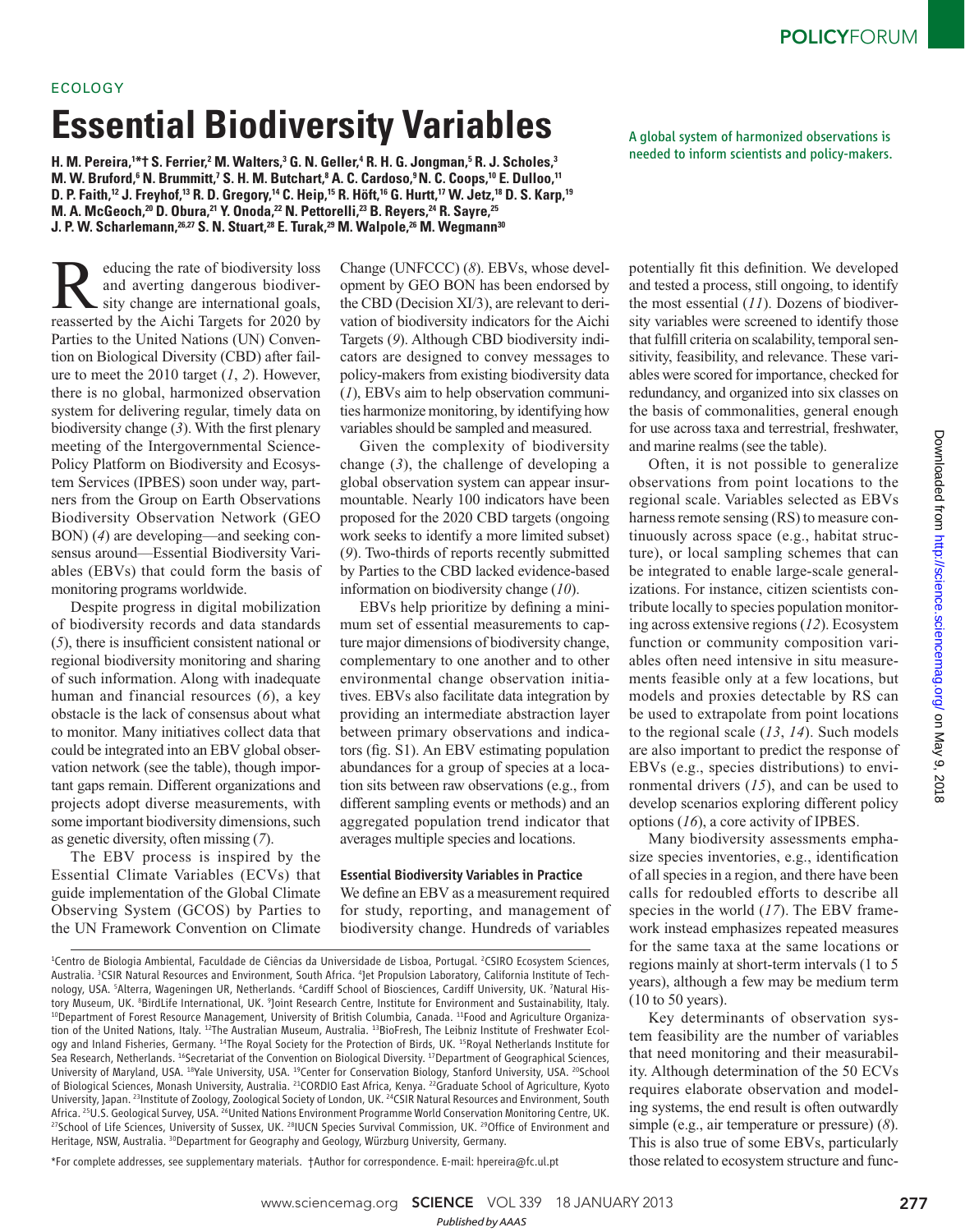# **POLICYFORUM**

| EXAMPLES OF CANDIDATE ESSENTIAL BIODIVERSITY VARIABLES |                                    |                                                                                                                                                                          |                                |                                                                                                                                                                                                                            |                                                                                                                                                                                                                                                                                                              |  |
|--------------------------------------------------------|------------------------------------|--------------------------------------------------------------------------------------------------------------------------------------------------------------------------|--------------------------------|----------------------------------------------------------------------------------------------------------------------------------------------------------------------------------------------------------------------------|--------------------------------------------------------------------------------------------------------------------------------------------------------------------------------------------------------------------------------------------------------------------------------------------------------------|--|
| <b>EBV</b><br>class                                    | <b>EBV</b><br>examples             | <b>Measurement and scalability</b>                                                                                                                                       | <b>Temporal</b><br>sensitivity | <b>Feasibility</b>                                                                                                                                                                                                         | <b>Relevance for CBD targets</b><br>and indicators $(1,9)$                                                                                                                                                                                                                                                   |  |
| Genetic<br>composition                                 | Allelic diversity                  | Genotypes of selected species<br>(e.g., endangered, domesticated)<br>at representative locations.                                                                        | Generation<br>time             | Data available for many species and<br>for several locations, but little global<br>systematic sampling.                                                                                                                    | Targets: 12, 13.<br>Indicators: Trends in genetic diversity of selected<br>species and of domesticated animals and cultivated<br>plants; RLI.                                                                                                                                                                |  |
| <b>Species</b><br>populations                          | Abundances<br>and<br>distributions | Counts or presence surveys for<br>groups of species easy to monitor or<br>important for ES, over an extensive<br>network of sites, complemented<br>with incidental data. | 1 to > 10<br>years             | Standardized counts under way for<br>some taxa but geographically<br>restricted. Presence data collected for<br>more taxa. Ongoing data integration<br>efforts (Global Biodiversity<br>Information Facility, Map of Life). | Targets: 4, 5, 6, 7, 8, 9, 10, 11, 12, 14, 15.<br>Indicators: LPI; WBI; RLI; population and extinction<br>risk trends of target species, forest specialists in<br>forests under restoration, and species that provide<br>ES; trends in invasive alien species; trends in<br>climatic impacts on populations. |  |
| <b>Species</b><br>traits                               | Phenology                          | Timing of leaf coloration by RS,<br>with in situ validation.                                                                                                             | 1 year                         | Several ongoing initiatives<br>(Phenological Eyes Network,<br>PhenoCam, etc.)                                                                                                                                              | Targets: 10, 15.<br>Indicators: Trends in extent and rate of shifts of<br>boundaries of vulnerable ecosystems.                                                                                                                                                                                               |  |
| Community<br>composition                               | Taxonomic<br>diversity             | Consistent multitaxa surveys and<br>metagenomics at select locations.                                                                                                    | $5 \text{ to } > 10$<br>years  | Ongoing at intensive monitoring sites<br>(opportunities for expansion).<br>Metagenomics and hyperspectral RS<br>emerging.                                                                                                  | Targets: 8, 10, 14.<br>Indicators: Trends in condition and vulnerability of<br>ecosystems; trends in climatic impacts on<br>community composition.                                                                                                                                                           |  |
| Ecosystem<br>structure                                 | Habitat<br>structure               | RS of cover (or biomass) by height<br>(or depth) globally or regionally.                                                                                                 | 1 to 5<br>years                | Global terrestrial maps available with<br>RS (e.g., Light Detection and Ranging).<br>Marine and freshwater habitats mapped<br>by combining RS and in situ data.                                                            | Targets: 5, 11, 14, 15.<br>Indicators: Extent of forest and forest types;<br>mangrove extent; seagrass extent; extent of<br>habitats that provide carbon storage.                                                                                                                                            |  |
| Ecosystem<br>function                                  | <b>Nutrient</b><br>retention       | Nutrient output/input ratios<br>measured at select locations.<br>Combine with RS to model regionally.                                                                    | 1 year                         | Intensive monitoring sites exist for N<br>saturation in acid-deposition areas and<br>P retention in affected rivers.                                                                                                       | Targets: 5, 8, 14.<br>Indicators: Trends in delivery of multiple ES; trends<br>in condition and vulnerability of ecosystems.                                                                                                                                                                                 |  |

tion. However, EBVs relating to species populations or traits and to genetic or community composition require representative sampling across taxonomic groups or community types. These EBVs need to balance specificity and generality, enabling valid aggregation of data from multiple monitoring programs, while allowing for flexibility in the species or taxonomic groups addressed by these programs.

Variables selected as EBVs fill a niche not covered by global observation initiatives looking at environmental pressures [e.g., GCOS (8), Essential Ocean Variables (18)]. An EBV such as species abundance provides data for indicators such as the Living Planet, Wild Bird, and Red List indices (LPI, WBI, and RLI) (see the table). Assessing ecosystem services (ES) requires knowledge of changes in beneficial species, functional groups, or ecosystem processes; additional physical, social, and economic data (fig. S1) can be obtained from valuation studies, surveys, and national statistics (19). Complementary spatial information on responses implementation (e.g., coverage of protected areas) can inform indicators of the effectiveness of policy and management (fig. S1). This fundamental, but flexible, role of EBVs confers robustness to the system: EBVs are insulated from changing technologies at the observation level and from changing approaches at the indicator level.

## Building Consensus and Capacity

Identification of EBVs and definition of sampling protocols are done by an open process that requires engagement of scientific, policy, and other communities. Major roles can be played by IPBES, national biodiversity authorities, space agencies, nongovernmental organizations, and citizen-science communities. Information on the EBV process is updated at  $(11)$ ; written contributions can be sent to GEO BON. Side events will be organized in scientific and policy meetings over the next year. This will refine the EBV list, which, once stable, will periodically be updated by GEO BON in a process similar to that used for  $ECVs$  ( $8$ ).

Coordination of sampling schemes by GEO BON across countries and scales can minimize costs and improve spatial representativeness. Developing suitable financial mechanisms to share costs between developing countries, where most biodiversity occurs, and developed countries, which share in the benefits but drive many of the pressures (20), will play a key role in the development of a truly global system. We hope that EBVs will catalyze investment in biodiversity observations, as ECVs have done for climate.

#### References and Notes

- 1. S. H. M. Butchart *et al*., *Science* 328, 1164 (2010).
- 2. CBD, Decision X/2, The Strategic Plan for Biodiversity 2011–2020 and the Aichi Biodiversity Targets, Nagoya,

Japan, 18 to 29 October 2010.

- 3. H. M. Pereira, L. M. Navarro, I. S. Martins, *Annu. Rev. Environ. Resour.* 37, 25 (2012).
- 4. R. J. Scholes *et al*., *Curr. Opin. Environ. Sustain.* 4, 139 (2012).
- 5. R. P. Guralnick *et al*., *Ecol. Lett.* 10, 663 (2007).
- 6. L. J. Martin *et al*., *Front. Ecol. Environ* 10, 195 (2012).
- 7. C. K. Feld *et al*., *Oikos* 118, 1862 (2009). 8. GCOS, *Implementation Plan for the Global Observing System for Climate in Support of the UNFCCC* (*2010 Update*) (World Meteorological Organization, Geneva, 2010), p. 180.
- 9. Secretariat of the CBD, *Report of the Ad Hoc Technical Expert Group on indicators for the Strategic Plan for Biodiversity 2011–2020* (SCBD, Montreal, Canada, 2011).
- 10. P. Bubb *et al*., *National Indicators, Monitoring and Reporting for the Strategic Plan for Biodiversity 2011– 2020* (UNEP-WCMC, Cambridge, 2011).
- 11. GEO BON, EBVs; www.earthobservations.org/geobon\_ ebv.shtml.
- 12. R. D. Gregory *et al*., *Philos. Trans. R. Soc. London Ser. B*  360, 269 (2005).
- 13. D. P. Turner, *Front. Ecol. Environ* 9, 111 (2011).
- 14. S. Ferrier, *Bioscience* 61, 96 (2011).
- 15. W. Jetz *et al*., *Trends Ecol. Evol.* 27, 151 (2012).
- 16. H. M. Pereira *et al*., *Science* 330, 1496 (2010).
- 17. E. O. Wilson, *Science* 289, 2279 (2000).
- 18. IOC, A framework for ocean observing—Consultative draft v.7 (UNESCO, Paris, 2011), p. 26.
- 19. H. Tallis *et al*., *Bioscience* 62, 977 (2012).
- 20. M. Lenzen *et al*., *Nature* 486, 109 (2012).

Acknowledgments: NASA, DIVERSITAS, GEO, ESA-ESRIN, and the Department of Science and Technology (South Africa) provided resources. H.M.P. was supported by FCT grant PTDC/AAC-AMB/114522/2009. M. Paganini helped organize a workshop. H.M.P., S.F., M. Walters, G.N.G., R.H.G.J., R.J.S., D.P.F., C.H., R.H., R.S., S.N.S., and M. Walpole are on the GEO BON steering committee. Abbreviations spelled out in SM.

#### Supplementary Materials

10.1126/science.1229931 www.sciencemag.org/cgi/content/full/339/6117/277/DC1

278 **18 JANUARY 2013** VOL 339 **SCIENCE** www.sciencemag.org

#### *Published byAAAS*